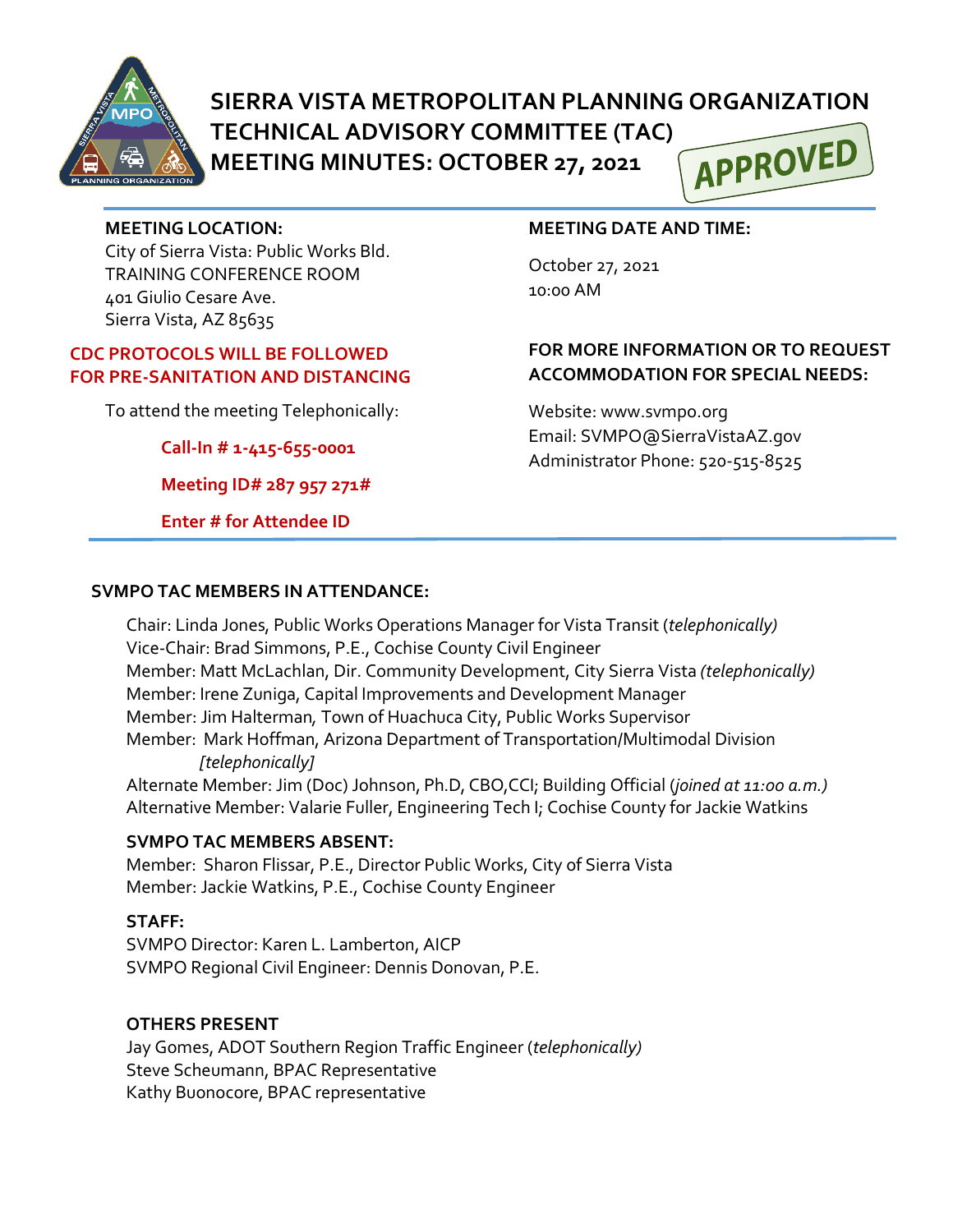John Healy, BPAC representative Jeff Pegler, Sierra Vista Community Development Planner/Bicycle Rachel Gray, Chair SVMPO Board and Sierra Vista Mayor Pro Tem (*joined at 10:15 a.m.)* 

### **1. CALL TO ORDER AND ROLL CALL**

Chair Jones called the TAC meeting to order at 10:02 a.m. Roll call was taken and a quorum was in place. Director Lamberton noted that Bicycle/Pedestrian Advisory Subcommittee members were in attendance by invitation, in lieu of a separate October BPAC meeting, and introduced them to the TAC committee members.

### **2. ACCEPTANCE OF THE AGENDA**

It was noted that previously the TAC had consensus that the agenda acceptance did not need a formal motion and Chair Jones asked if any TAC members had any questions or changes to the October  $27<sup>th</sup>$  meeting agenda. Hearing none, the Agenda was accepted as presented.

### **3. CALL TO THE PUBLIC**

*This is the time set aside for the public to comment. Members of the Board may not discuss items that are not specifically identified on the agenda. Therefore, pursuant to A.R.S. § 38-431.01 (H) action taken as a result of public comment is limited to directing staff to study the matter, responding to any criticism or scheduling the matter for further consideration and decision at a later date.*

No attendees of the public were presented to address the TAC at this time.

### **4. APPROVAL OF MEETING MINUTES (August 11, 2021)**

Chair Jones asked members if they had any comments or corrections on the August 11, 2021 meeting minutes. Member Simmons moved to accept the meeting minutes for the TAC Regular Meeting of August 11, 2021, Member Fuller seconded, and the motion unanimously passed.

**MOTION:** Member Simmons **SECOND:** Member Fuller **ACTION:** PASSED UNANIMOUSLY 7/0

### **NEW BUSINESS: PRESENTATION/DISCUSSION**

### **5. WORK PROGRAM BUDGET UPDATE AND FY22 MATCH REQUIREMENTS**

The SVMPO Director briefed the TAC on the current Work Program Budget, potential Amendments and anticipated FY22 Match requirements. She noted that Congress has not yet completed the next transportation re-authorization bill and Work Program and other regional revenues are still subject to change.

The SVMPO Director noted the need for In-Kind Forms and time expended on regional activities. She asked if there were anything that could be done to make this task easier on the member jurisdictions. Several members suggested that reminders to be continued to be sent to them.

Member Zuniga stated that the City is interested in pursuing the development of an Access Control guidelines and asked if any of the other member jurisdictions has something like this. Member Simmons and Fuller indicated they would send what the County had but did not think it was very much. Director Lamberton concurred noting that the updated County Design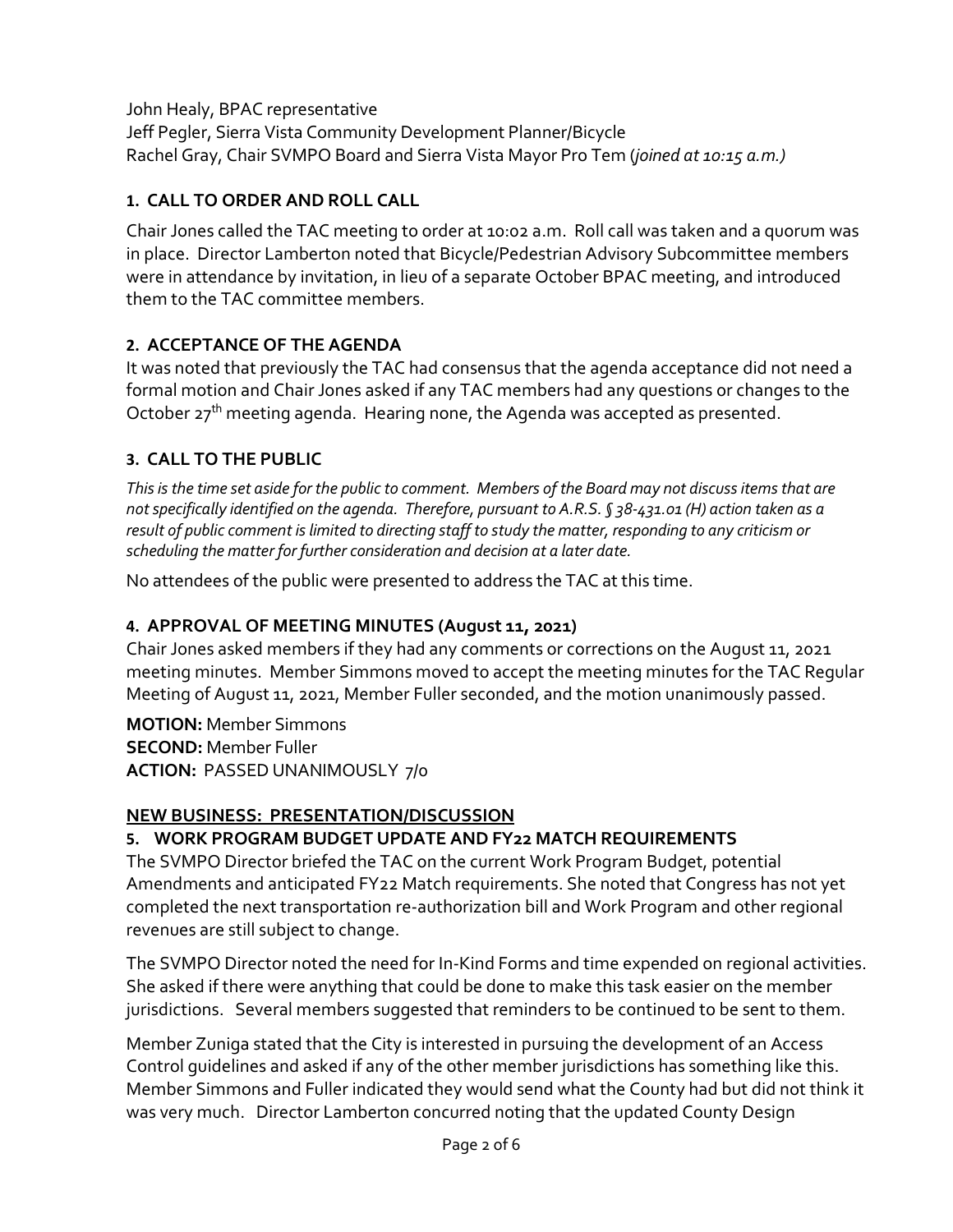Standards did not include an Access Management component. Member Halterman stated he was not 100% sure but believed that Huachuca City did not have anything like this either. Alternative Member Johnson (who later joined this meeting would add that this is very likely correct; Huachuca City has no such Access Guideline at this time). The TAC agreed to send what information they had to Member Zuniga and she would assess if having a consultant to help develop such a standard would be helpful and may bring this topic back to the TAC for a potential new Work Program Activity.

This was an information and possible discussion item

### **6. TIP UPDATE AND CALL FOR PROJECTS**

The SVMPO Director briefed the TAC on the current TIP ledger and potentially available funds for future projects. She stated that it was hoped to fully program the SVMPO TIP by the end of this fiscal year. A Call for Projects had been sent to TAC members with the agenda.

Items submitted will be discussed at the next TAC meeting, with selection and ranking tentatively the second meeting of 2022. Presentations may be required.

TAC members were asked if they had any projects that they might be thinking of bringing forward to the TAC:

- Cochise County may bring forward a design phase for the Moson Rd. corridor Hereford Rd. to Highway 92 which is a length of about 8 miles.
- $\triangleright$  The City may bring forward additional phases for the Fry/Garden projects. Phase 1 is under construction now. Design has been completed for these phases. The City also indicated they rather do these as HURF Exchange projects.
- Huachuca City may bring forward their Skyline Project and potentially a pathway project.
- $\triangleright$  The City/County also have a joint project for Theater Drive for consideration.

Member Hoffman advised TAC members that once federal dollars are used on a project the rest of the project must be finished up to a federal standard, even if local dollars being used. Because none of the SVMPO agencies are CA agencies ADOT must administer the projects, unless done as an eligible HURF Exchange project. For use of STBG funds the roads must be Federally Functionally Classified. Bike/Pedestrian projects are an exception and may be adjacent to a local street.

The SVMPO Director stated she was very pleased to hear that the member jurisdictions were considering projects and, although our funding is limited by fully programming out our TIP for our highest priority near-term projects, we are better positioned to move projects forward as unexpected opportunities for funding occur.

This was an information and possible discussion item.

## **CONTINUING BUSINESS: PRESENTATION/DISCUSSION**

### **7. COMPLETION (ADOPTION/ACCEPTANCE) OF REGIONAL PLANS**

The SVMPO Director provided a short briefing of the adoption of two mandated regional and transit plans since the last TAC meeting and one plan identified as a major transportation element recommended in the Huachuca City General Plan.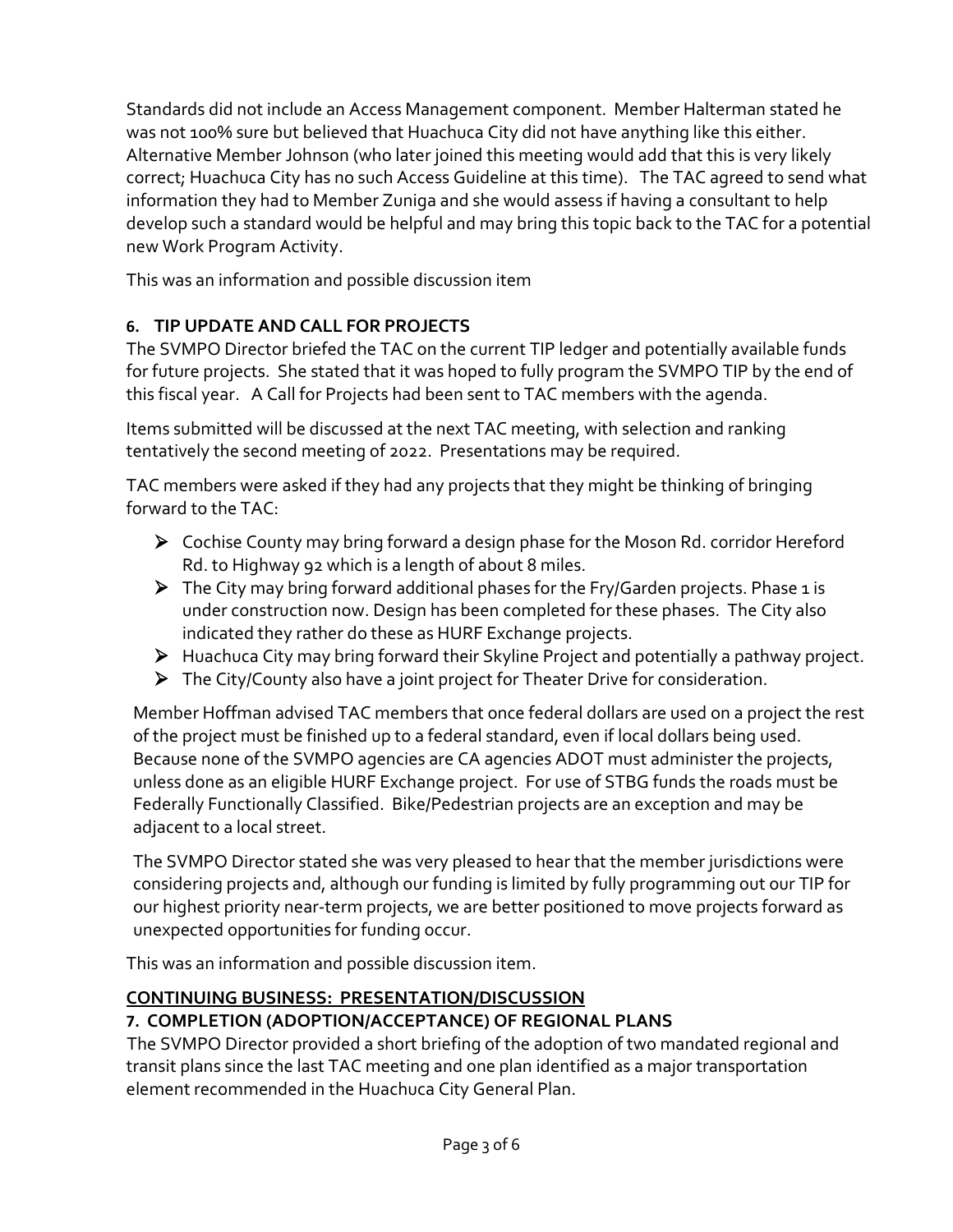- **2050 Long-Range Transportation Plan** was adopted on August 25, 2021 by the SVMPO Board. It will be transmitted to FHWA and ADOT well in advance of our extended deadline of December 2021 – copies have just been completed and returned from the printer.
- **Vista Transit: Short-Range Transit Plan** was adopted on August 25, 2011 by the SVMPO Board. It is scheduled to be presented to the Sierra Vista City Council on December 9<sup>th</sup> of this year. The mandated update to the Public Transportation (Transit) Agency Safety Plan is underway, is on budget and ahead of schedule at this time and will be presented to the Sierra Vista City Council for approval, also on December 9<sup>th</sup>. These two plans, funded by the SVMPO, are required for the City to receive their FTA transit operating and capital funds programmed in the MPO TIP. A summary brochure was prepared and final copies are at the printers now. A summary of the findings and recommendations will be displayed at the Vista Transit Center by early next month.
- **2021-2027 Huachuca City Transportation System: Major Streets and Scenic Route Plan** is also completed and was accepted by the Huachuca City Council on September 9, 2011. Several Work Sessions have since been held on the recommendations made by this plan; and some items are being brought before the Huachuca City Town Council for adoption within this year.

Jay Gomes, ADOT, noted that in the newly adopted Long-Range Transportation Plan the need for developing an Access Management Plan was identified and concurs with Member Zuniga that it would be a great idea to do a regional update effort on that topic.

This was an information item.

### **8. JURISDICTION TIP PROJECT UPDATES**

TAC members provided the following updates about active regional and local agency projects.

- **Cochise County LIDAR flight data delivery status:** USGS has notified Cochise County that the data is completed, but not yet posted. Expected to be on-line and sent to the County for use soon. The LIDAR collected was in two- foot intervals and will be a much improved county-wide data layer that includes all the SVMPO member jurisdictions.
- **City of Sierra Vista West End HURF Exchange Project:** Project is going along as planned and is expected to be completed early next year.
- **City of Sierra Vista/Vista Transit Public Transportation (Transit) Safety Agency Plan:** This mandated Work Program project is ahead of schedule and is addressing nine identified deficiencies from the 2020 plan (the first report for this requirement for 5307 transit agencies). Stakeholder interviews being conducted at this time. Director Lamberton made the observation that the TAC should not be overly concerned about hearing that there are nine identified Vista Transit deficiencies: this was a brand-new requirement last year and not one single transit agency in the State had met all the requirements. Vista Transit and the consultant team, Michael-Baker were doing a great job getting this ready for a December 9, 2021 adoption by the City Council.
- **Huachuca City Utility mapping effort** (final deliverable of HC Roadway Study Project): Huachuca City staff are putting together the last of the data and have conducted some field work, like testing all their fire hydrates, to provide real-time data for this final deliverable on this Huachuca City Study.

This was an information and possible discussion item.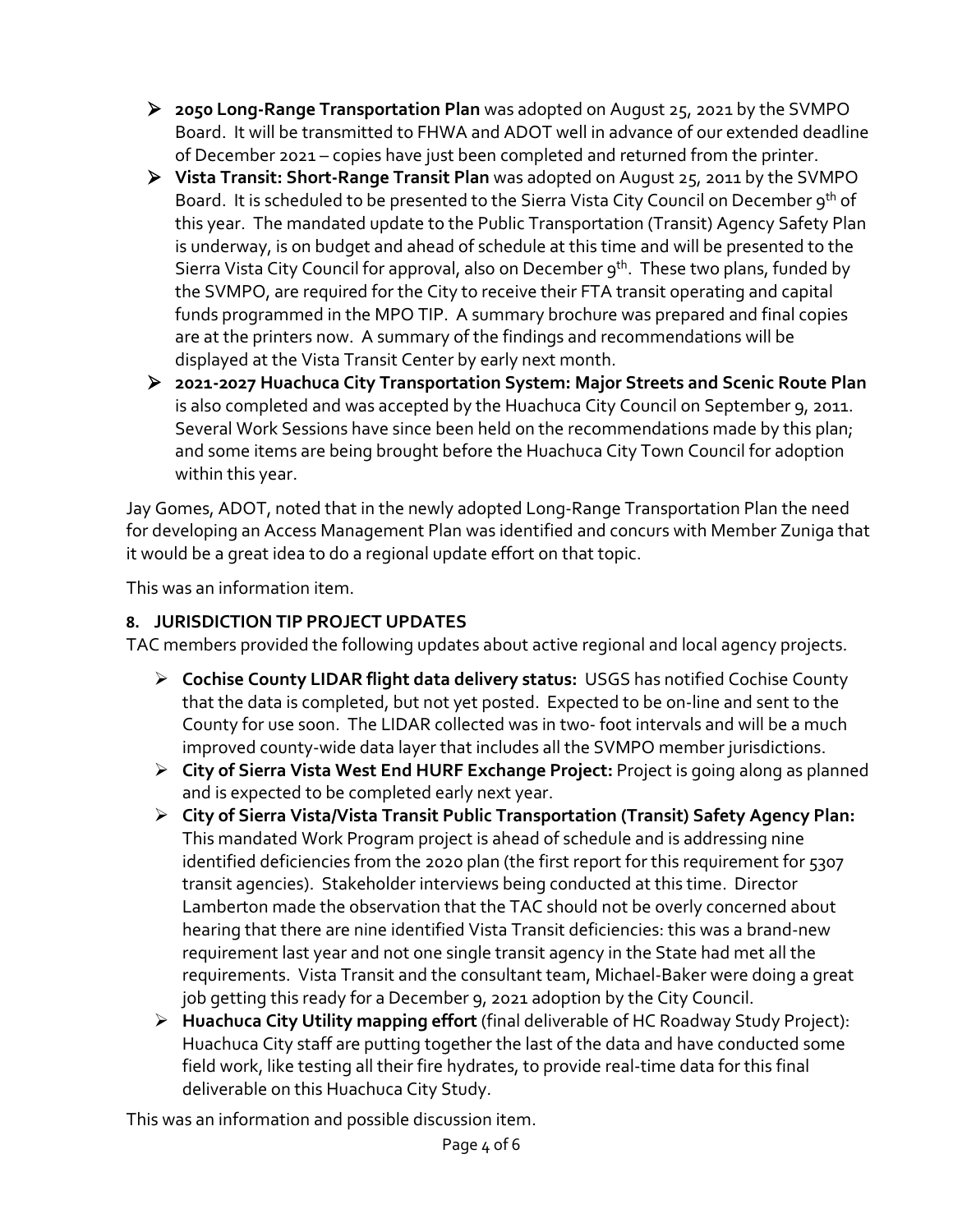### **9. BPAC MEMBER INPUT AND ACTIVITY UPDATES**

BPAC members were in attendance and provided the following updated to the TAC:

- $\triangleright$  The Sky Island Tour Ride was held on October 2<sup>nd</sup> and was considered to be a very good success. This ride had about 330 bicyclists, no injuries and was a great support for NAMI. The next Sky Island Tour ride is already being planned for Oct 1, 2022! <https://skyislandtour.com/>
- The Arizona Mountain Bike Race will be held again at Fort Huachuca with expected 700 High School mountain bicyclists, 80 are teams signed up for the race on November  $7<sup>th</sup>$ . Last year the Buena HS team came in  $3^{rd}$  in the State on this course.
- $\triangleright$  On the pedestrian side, connector trails are being worked on by the Forest Service from Brown Canyon to Ramsey Rd. segment.
- $\triangleright$  A three-day bicycling event is being planned called El Tour de Zona which will have rides using Sierra Vista as a hub at Veteran's Park but going out to Bisbee, Tombstone via Charleston. Organizers are hoping for 700 to 1,00o cyclists and are planning this for March 2022. This will be the first of this type of event and will follow the El Tour de Tucson which typically brings in about 8,000 cyclists. Encroachment Permits will be needed and ADOT alerted, as well as Cochise County, to ensure mowing of the shoulders and any overhanging branch removal in advance of this event. Cochise County stated this type of event is now a Special Use Permit and needs to be requested several months in advance.

BPAC members expressed their appreciation to the City for the street painting of the pathway along Golf Links.

Director Lamberton stated that the BPAC membership was being surveyed for what activities to undertake next and may take a short hiatus from meeting while discussions about the potential need, and then funding, an updated to the 2011 Sierra Vista Bicycle and Pedestrian Plan but with a regional connectivity and recreational trail component added.

This was an information and possible discussion item.

#### **INFORMATIONAL ITEMS/DIRECTION TO SVMPO ADMINISTRATOR MAY BE GIVEN**

### **10. SOUTHCENTRAL DISTRICT REPORT**

Jay Gomes, for ADOT, stated that ADOT was now completing their Planning to Programming (P2P) process for the next five-year plan with meetings being held this week. He thanked the SVMPO for their staff support to this effort and said the input was very helpful and good this year. Design plans are underway for pavement preservations projects on State Route 92; SR80 chip-seal work is also underway at this time. ADOT is also planning to do a traffic signal timing review and possible resetting some signal timing along the State Route 90 corridor. Director Lamberton noted that for those that travel on Highway 80 blasting work may occur on selected and pre-posted days but in the near-term travel lanes are reduced to one-lane in sections during some work activities.

This was an information item.

### **11. CONFERENCE ATTENDEE REPORTS: ROADS AND STREETS**

Member Simmons shared that there were several good sessions this year, including one about using drones for collection for mapping data that could be very useful, especially for stormwater